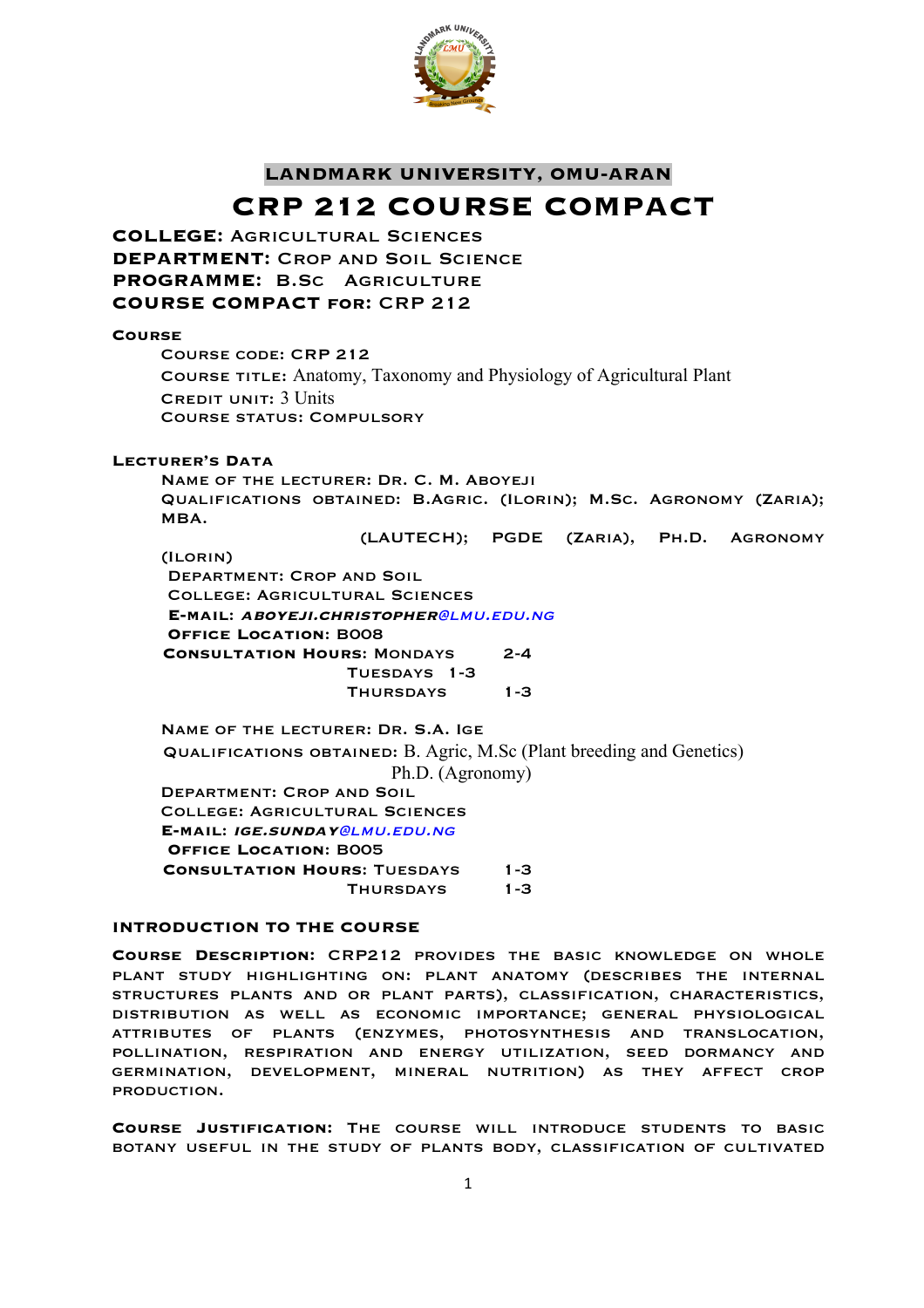plants and how plants function to produce dry matter for the need of man. The course will expose students on the internal structure (endomorphology) of plants (cells, tissues and organs); their modifications and the implications for the geographical distribution of crops and introduces the function processes in plants. Students will learn the basis for the description, classification, identification and naming of plants, this is called plant systematic. The biochemical processes which occur within the plant and their interactions as they affect crop establishment, assimilate production and utilization and dry matter accumulation. Acquiring the knowledge will equip students to have understanding about plants different functionality and use the knowledge to address different problems affecting plant in attaining their economic potentials for increased food production.

**Course Objectives:** At the end of the course, students should understand:

- Development of cells and tissues, and the comparative anatomy of major plant organs

- Morphology, taxonomy and commodity groupings of important plants in AGRICULTURE AND FORESTRY

PLANT DEVELOPMENT, GERMINATION AND DORMANCY, PHOTOSYNTHESIS, respiration, translocation, energy Utilization, water relations and mineral nutrition of plants.

#### **Course Content:**

#### **Course Expectations:**

| S/N | <b>GRADING</b>                    | $SCORE(\% )$ |
|-----|-----------------------------------|--------------|
| 1.  | <b>CONTINUOUS ASSESSMENTS</b>     |              |
|     | C.A I<br>$\bullet$                | 7%           |
|     | • C.A II (MID-SEMESTER TEST)      | 15%          |
|     | $C.A$ III<br>$\bullet$            | 8%           |
| 2.  | <b>ASSIGNMENT</b>                 |              |
| З.  | PRACTICAL (LABORATORY WORK)/ CASE | 10%          |
|     | <b>STUDIES</b>                    |              |
| 4.  | <b>FINAL EXAMINATION</b>          | 60%          |
| 5.  | Тотаг                             | 100          |

### **Course Delivery Strategies:**

1. Lecturing method through power point presentation.

2. Laboratory Practical and field work.

# **Course Duration:**

# **LECTURE CONTENT**

### **Module 1 (Weeks 1-7)**

#### **Week 1: Topic for the week**

PARTS OF THE PLANT CELL TYPES

#### **Objectives**

Students would have clear understanding of how plants develop from simple cells

### Ø **Description**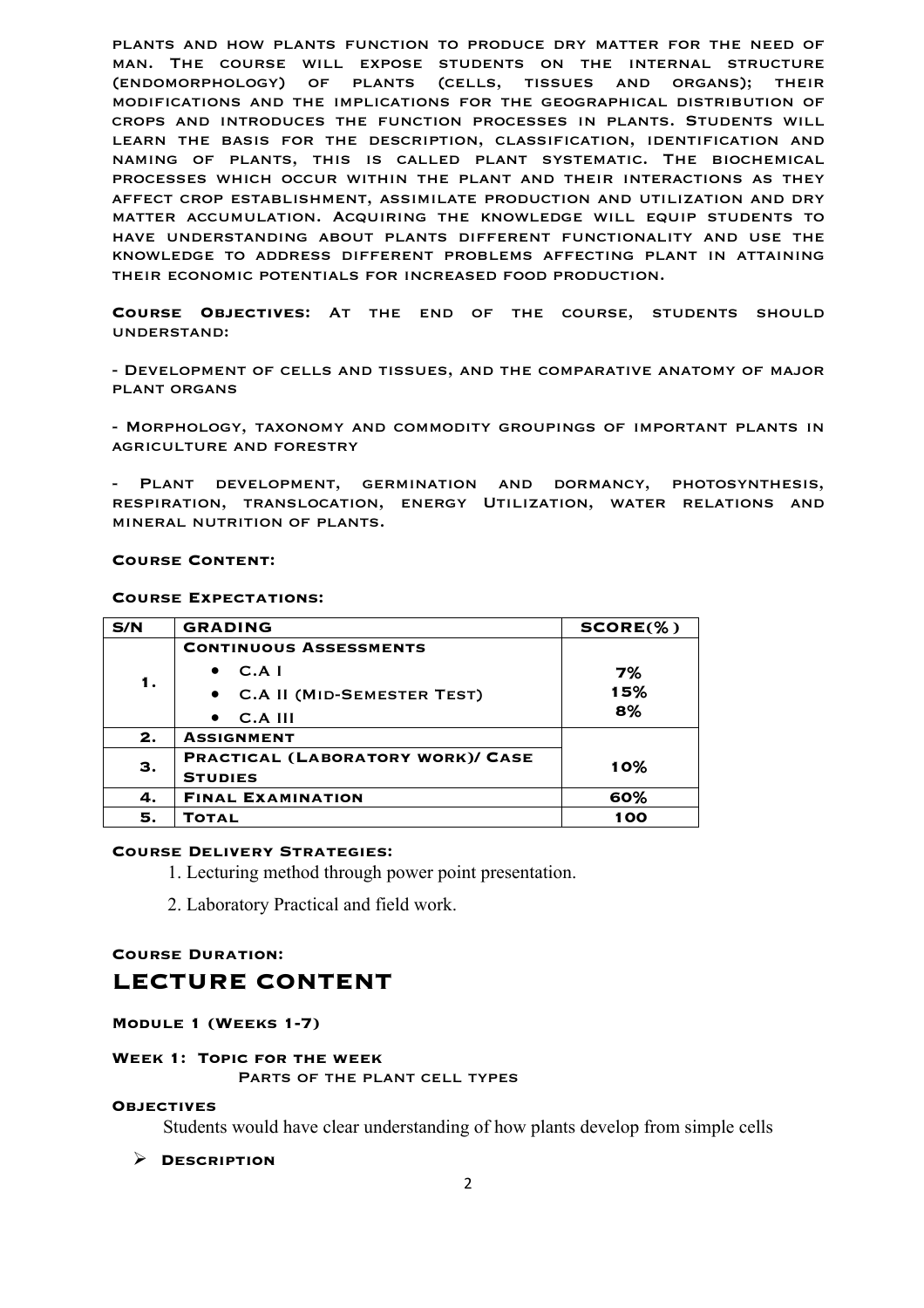# **First hour:** Introduction to plant anatomy

# **SECOND HOUR: TYPES OF PLANT CELLS**

# Ø **Study Question:**

- i. What did you understand by plant anatomy
- ii. Mention five cell parts and their corresponding functions

# **Reading List –**

 $\checkmark$  Fahn,A.(1977).Plant anatomy. Printed in Great Britain by Page Bros(Norwich)Ltd.Norwich.Second edition.ISBN0-08-017242-3.611pp.

# **Week 2**

**Topic:** Comparative anatomy of leaves and major plant tissues

**Objectives:** Identify and differentiate different plants tissues, their composition and how they function and their importance.

Ø **Description First hour:** Comparative anatomy of leaves

**Second hour:** Anatomy of major plant tissues

# Ø **Study Question:**

- i. With the aid of diagram explain the three types of plant tissue systems
- ii. Draw the cross section of a leaf and label

# **Reading List –**

- $\checkmark$  Fahn,A.(1977).Plant anatomy. Printed in Great Britain by Page Bros(Norwich)Ltd.Norwich.Second edition.ISBN0-08-017242-3.611pp.
- $\checkmark$  Ogunyemi,S.,Awodoyin,R.O.,Togun,A.O. and Odeleye,F.O.(2002).Inrtoduction to Crop Taxonomy, Anatomy and Physiology. Ibadan External Studies Programme Series.Published by:The center for External Studies, University of Ibadan,Ibadan.136pp

## **Week 3**

**Topic:** Introductory plant taxonomy.

# **Objectives:** Students would have learnt the following

- 1. Appreciate the basis for classification of plants.
- 2. Acquire some understanding of systemic botany (taxonomy)
- 3. Understand some of the relevant terms used in plant taxonomy.

4. Knowledge in the use of key and other devices in the identification and

naming of plant.

## Ø **Description**

**First hour:** Plant Taxonomy and Systemic Botany

## **SECOND HOUR: BINOMIAL NOMENCLATURE**

# Ø **Study Question:**

- i. Why do we study plant taxonomy?
- ii. What are the units of plant classifications?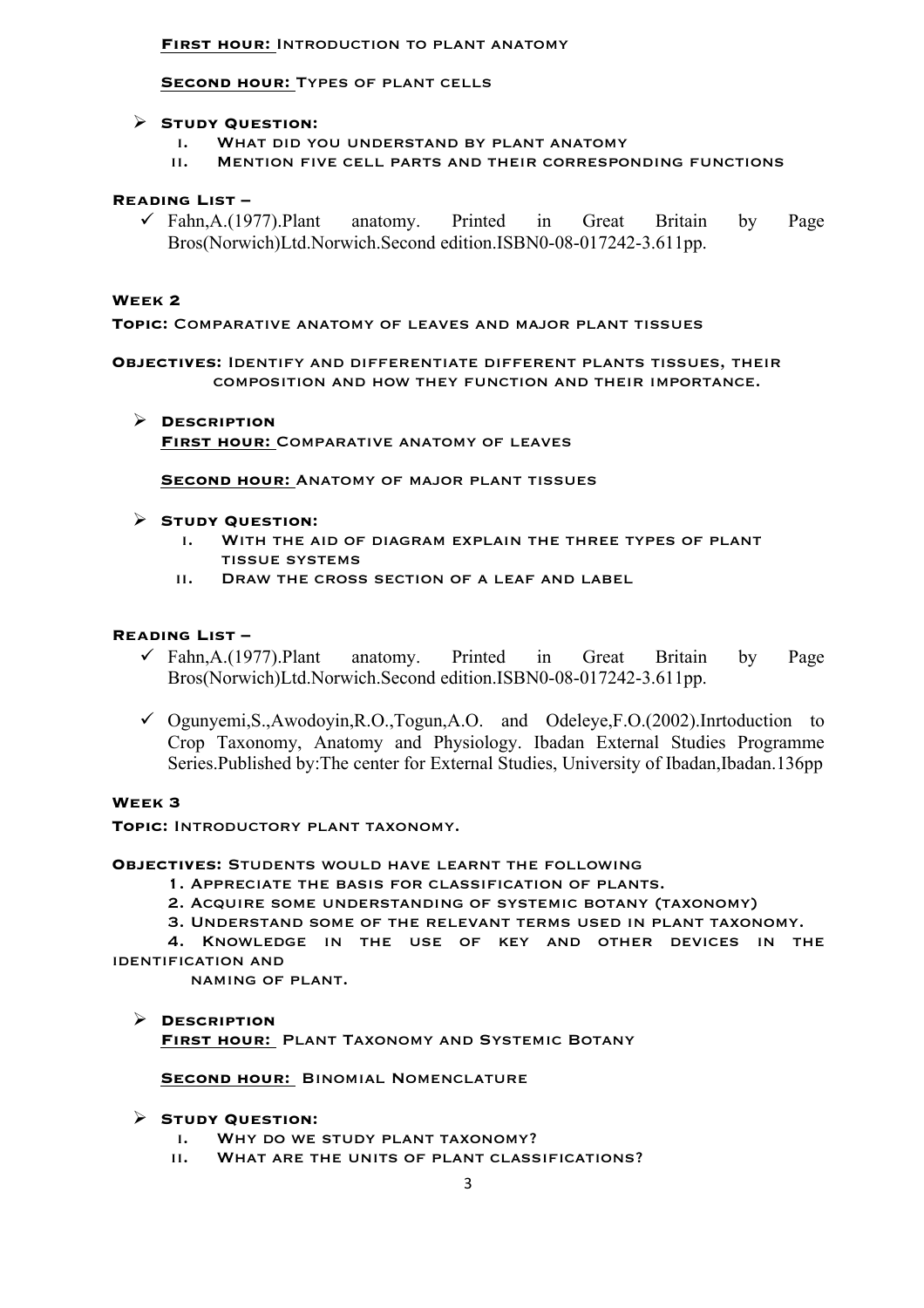### iii. Define the following terms- Taxa, Species, classification,identification

iv. Describe five principles of plant classification

# **Reading List –**

 $\checkmark$  Ogunyemi,S.,Awodoyin,R.O.,Togun,A.O. and Odeleye,F.O.(2002).Inrtoduction to Crop Taxonomy,Anatomy and Physiology. Ibadan External Studies Programme Series.Published by:The center for External Studies, University of Ibadan,Ibadan.136pp

#### **Week 4**

**Topic:** Characteristics, distribution, economic importance and local examples of

Fabaceae and Poaceae

**Objectives:** Students would have learnt about the adaptability and cultivation of

Fabaceae (Cowpea and Soybean) and Poaceae(Maize and Rice)

#### Ø **Description**

**First hour:** Characteristics, distribution, economic importance and local examples of

Fabaceae.

**Second hour:** Characteristics, distribution, economic importance and local examples of

**POACEAE** 

### Ø **Study Question:**

- i. With the aid of the leaves, growth habit, roots and fruits describe the characteristics of Fabaceae family
- ii. Give five examples of plants under fabaceae.
- iii. Describe the economic importance of Poaceae family
- iv. Mention five common species of poaceae family

# **Reading List –**

 $\checkmark$  Ogunyemi,S.,Awodoyin,R.O.,Togun,A.O. and Odeleye,F.O.(2002).Inrtoduction to Crop Taxonomy,Anatomy and Physiology. Ibadan External Studies Programme Series.Published by:The center for External Studies, University of Ibadan,Ibadan.136pp

#### **Week 5**

Topic: Characteristics, distribution, economic importance and local examples of

Asteraceae and Dioscoraceae

**Objectives:** Students would have learnt about the adaptability and cultivation of

Asteraceae(Sunflower) and Dioscoraceae(Yam)

#### **Description**

**First hour:** Characteristics, distribution, economic importance and local examples of

Asteraceae.

**Second hour:** Characteristics, distribution, economic importance and local examples of

**DIOSCORACEAE**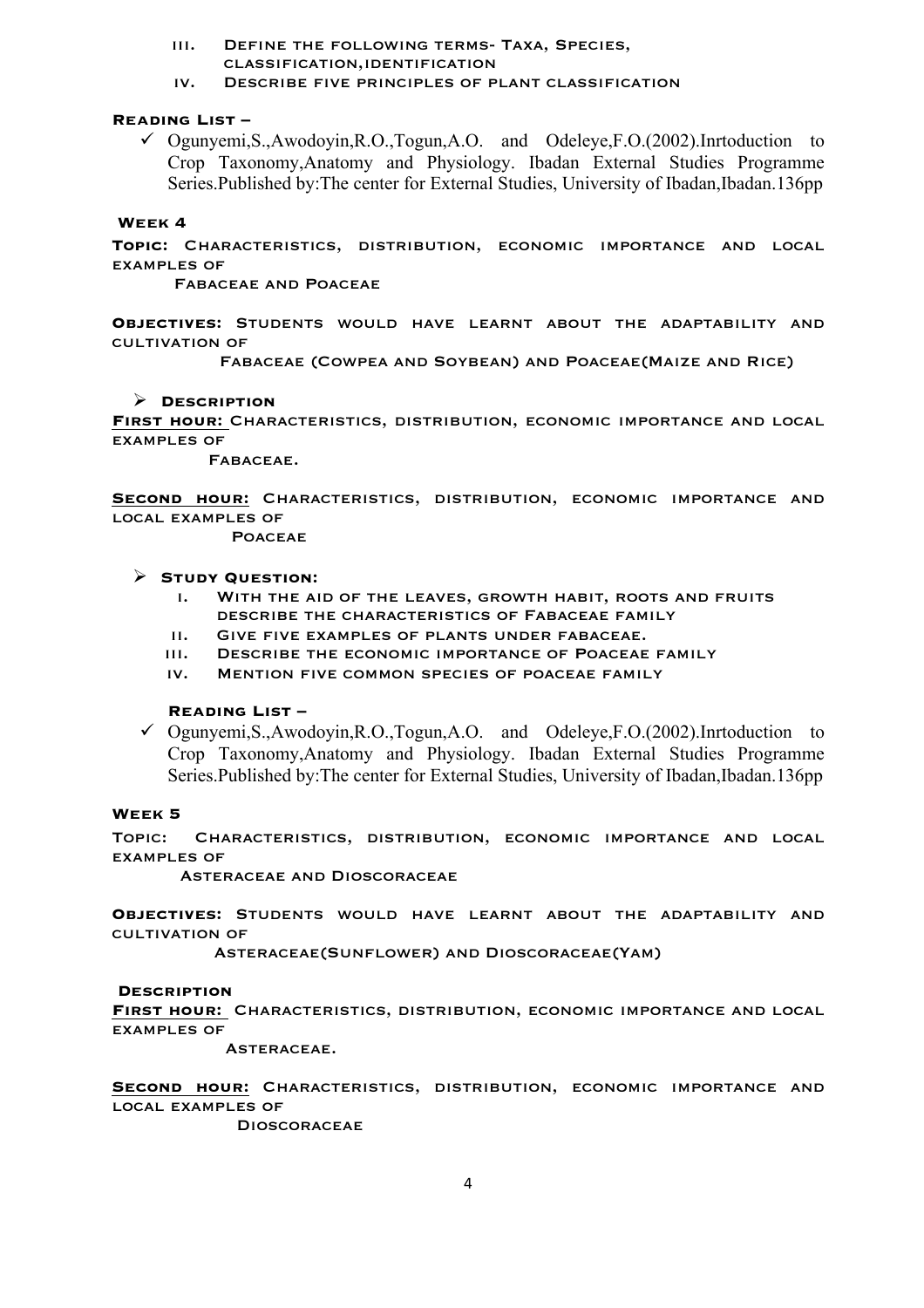# Ø **Study Question:** Describe the economic importance of the two families and give the corresponding local example for each.

**Reading List –**Ogunyemi,S.,Awodoyin,R.O.,Togun,A.O. and deleye,F.O.(2002).Inrtoduction to Crop Taxonomy,Anatomy and Physiology. Ibadan External Studies Programme Series.Published by:The center for External Studies, University of Ibadan,Ibadan.136pp

#### **Week 6**

**Topic:** Practical; Plant identification through morphological structures of different plant

parts (leaf forms, branch arrangement, stem, root and flower).

**Objectives:** (i) Students should be able to identify plants through morphological

#### **STRUCTURES**

 (ii) Use of hand lens, microscope, preparing and identification of different

 plant internal structures (cell and tissues) of leaf, stem and root of

monocotyledonous and dicotyledonous plants.

### Ø **Description**

**First hour:** Plant identification through morphological structures of leaf forms and branch arrangement.

**Second hour:** Plant identification through morphological structures of stem, root and flower).

# Ø **Study Question:**

- i. Describe the internal structure of a known plant stem
- ii. Differentiate between monocot and dicot leaf

#### **Reading List -**

 $\checkmark$  Ogunyemi,S.,Awodoyin, R.O.,Togun,A.O. and Odeleye,F.O.(2002).Inrtoduction to Crop Taxonomy, Anatomy and Physiology. Ibadan External Studies Programme Series.Published by:The center for External Studies, University of Ibadan,Ibadan.136pp

# **Week 7**

**Topic:** Revision and Test

**Objectives:** To provide time for students to read what they have been taught and ask questions where there is doubt for clarification. (ii) Also to test students understanding of the topic before examination

## **Module 2 (Weeks 8-14)**

**Week 8**

**Topic:** Role of Light, Temperature, Air, and Water on Plant **PERFORMANCE** 

**Objectives:** At the end of the lecture, the students should be able to understand

 the effects of light, temperature, air, and water on plant growth.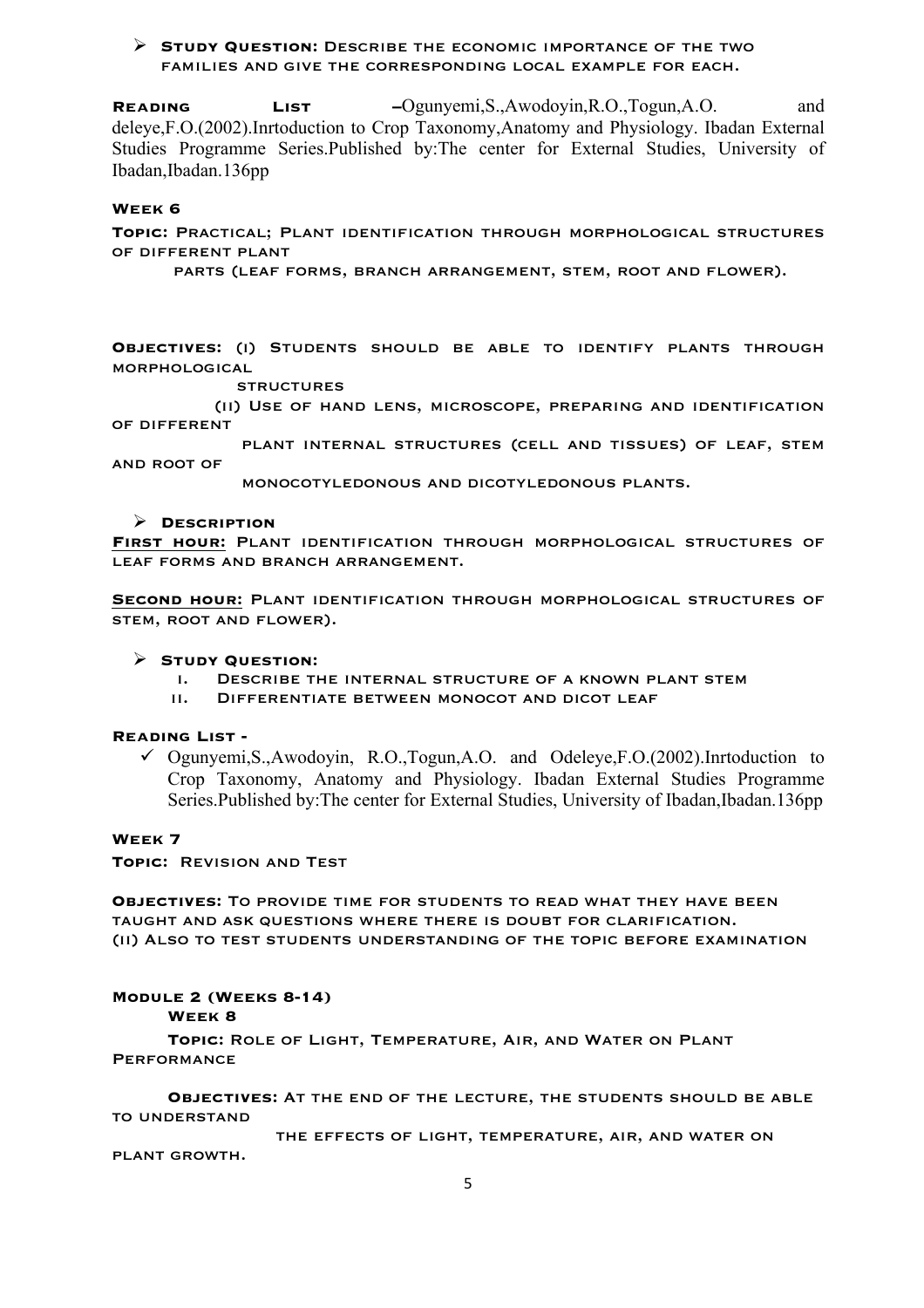# Ø **Description**

**First hour:** Role of Light and Temperature on Plant Performance

**Second hour:** Role of Air and Water on Plant Performance

# Ø **Study Question:**

- i. How does light influence plant growth?
- ii. What are the three photoperiod response groups?
- iii. How does temperature influence plant growth?
- iv. Why is air important to plant growth?
- v. What is a good rule of thumb to follow when watering?

## **Reading List –**

 $\checkmark$  Fundermentals of plant physiology for degree, post graduate and various competitive examinations by V.K. JAIN. S.Chand & Co. LTD. 9th ED. 2007.

# **Week 9**

**Topic:** Dormancy, germination and development

**Objectives:** The students at the end of the lectures for the week should be able

### TO:

- 1. Define dormancy and its importance
- 2. Know different types, causes and methods of breaking dormancy
- 3. Know what seed germination is all about
- 4. Know the importance and factors affecting seed germination
- 5. Know types of seed germination
- 6. Differentiate between seed germination and seed development

# Ø **Description**

**First hour:** Seed Dormancy.

**Second hour:** Seed germination and development

# **Study Question:**

- i. Write short note on dormancy and causes of dormancy in seed
- ii. Describe three methods of breaking seed dormancy
- iii. Describe methods of germination in monocot plant
- iv. What do you understand plant development

## **Reading List -**

- *i. Mohammad Pessarakli. (2001). Handbook of Plant and Crop Physiology*
- ii. Bewley JD, Black M. Seeds: Physiology of Development and Germination. New York: Plenum, 1985.
- iii. Bradbeer JW. Seed Dormancy and Germination. London: Blackie & Son, 1988.

# **Week 10**

**Topic:** Plant Pollination

**Objectives:** The students at the end of the lecture will understand: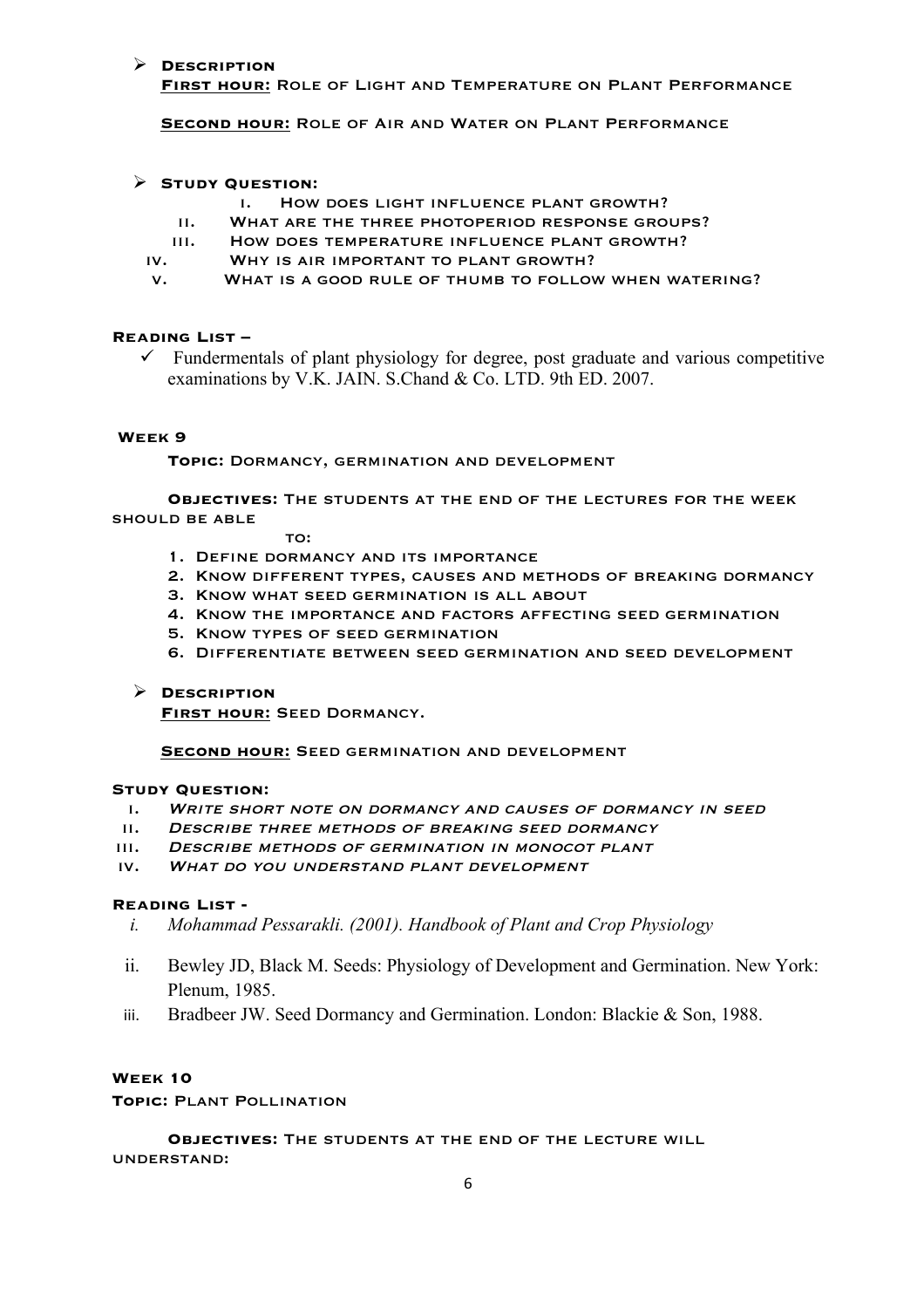- 1. Parts and types of a flower
- 2. Methods of pollination
- 3. Features of methods of pollination
- 4. Importance of pollination

# Ø **Description**

**First hour:** Flower morphology

**Second hour:** Pollination in flower and its methods

## **Study Question:**

- i. Differentiate between angiosperm and gymnosperm
- ii. Draw and label the female reproductive organ
- iii. Describe four types of flower

**Reading List -** *V.K. JAIN. S. Chand & Co. LTD. 13th ED. 2010. Fundamentals of plant physiology for degree, post graduate and various competitive examinations.* 

# **Week 11**

**Topic:** Photosynthesis in Plant.

**Objectives:** The students at the end of the lectures will get to:

- 1. Understanding relationship between photosynthesis and yield
- 2. Understanding mechanism of photosynthesis
- 3. Understanding factors affecting photosynthesis
- 4. Comparative analysis of C3, C4 and CAM
- 5. Photosynthesis, carbon sequestration and environmental health

# Ø **Description**

**First hour:** Mechanism of photosynthesis and factors affecting photosynthesis.

**Second hour:** Comparative analysis of C3, C4 and CAM.

# Ø **Study Question:**

- $\triangleright$  DESCRIBE THE MECHANISM BY WHICH PLANTS CONVERT CO<sub>2</sub> to carbohydrates.
- $\triangleright$  WHY SOME PLANTS ARE CALLED C<sub>3</sub> AND OTHERS C<sub>4</sub>? WHAT ARE THE morphological and biological characteristics?

**Reading List -** *V.K. JAIN. S. Chand & Co. LTD. 13th ED. 2010. Fundamentals of plant physiology for degree, post graduate and various competitive examinations.* 

# **Week I2**

**Topic:** Translocation in Plant and plant enzymes

## **Objectives:** Students would have learnt about the:

- i. Mechanism of translocation
- ii. Types of plant enzymes
- iii. What happens in translocation
- iv. Organ of translocation

Ø **Description FIRST HOUR: TRANSLOCATION IN PLANT**